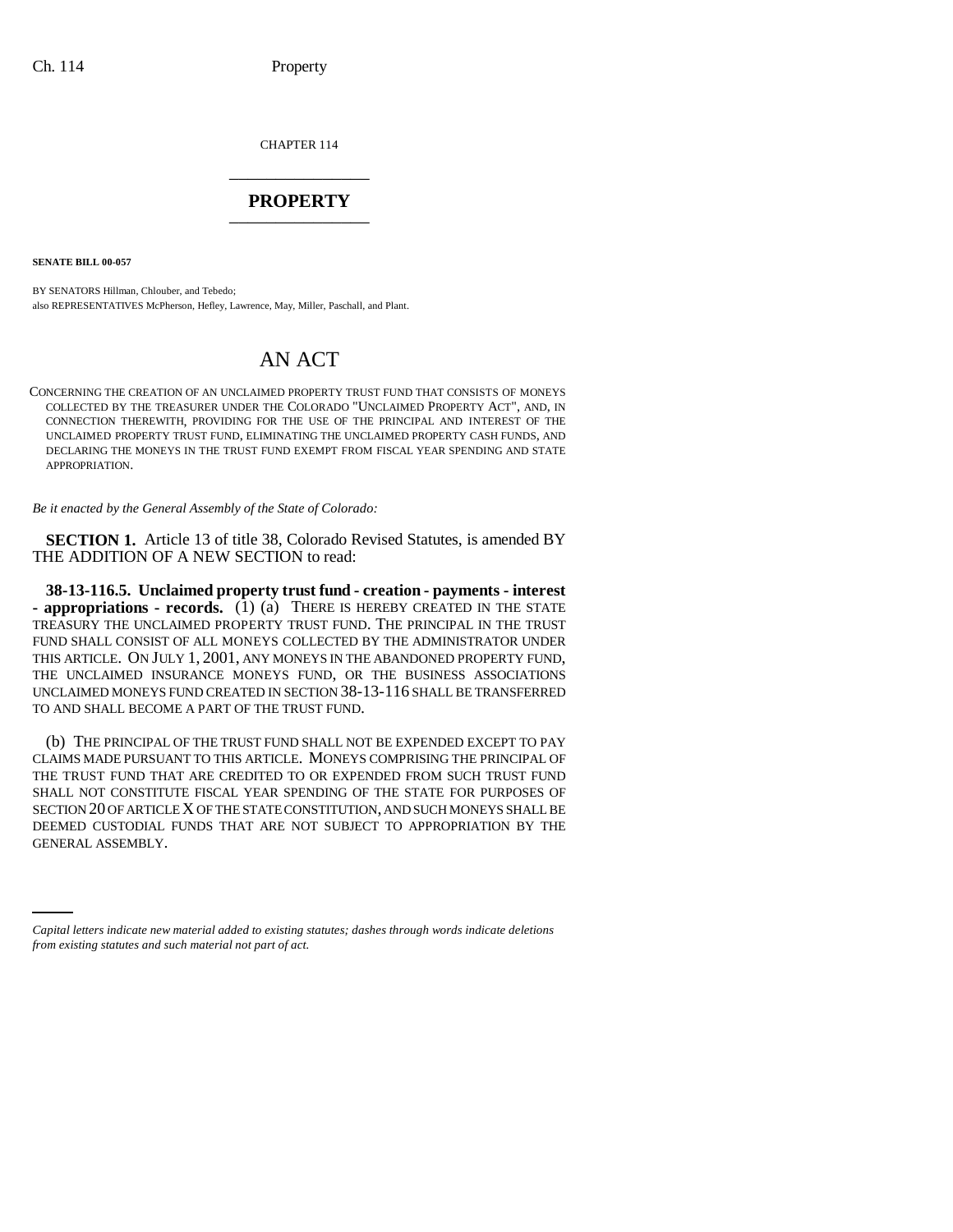#### Property Ch. 114

(c) ALL INTEREST DERIVED FROM THE DEPOSIT AND INVESTMENT OF MONEYS IN THE TRUST FUND SHALL BE CREDITED TO THE COLORADO UNINSURABLE HEALTH INSURANCE PLAN CASH FUND ESTABLISHED IN SECTION 10-8-530 (2), C.R.S., AND SHALL BE SUBJECT TO APPROPRIATION BY THE GENERAL ASSEMBLY FOR THE PURPOSES OF PART 5 OF ARTICLE 8 OF TITLE 10, C.R.S.

(d) THE MONEYS IN THE UNCLAIMED PROPERTY TRUST FUND SHALL NOT REVERT TO THE GENERAL FUND AT THE END OF ANY FISCAL YEAR.

(2) THE GENERAL ASSEMBLY SHALL MAKE ANNUAL APPROPRIATIONS OUT OF THE GENERAL FUND FOR THE DIRECT AND INDIRECT COSTS OF ADMINISTERING THIS ARTICLE.

(3) BEFORE CREDITING ANY MONEYS TO THE TRUST FUND PURSUANT TO SUBSECTION (1) OF THIS SECTION, THE ADMINISTRATOR SHALL RECORD THE NAME AND LAST-KNOWN ADDRESS OF EACH PERSON APPEARING FROM THE HOLDERS' REPORTS TO BE ENTITLED TO THE PROPERTY. THE RECORD SHALL BE AVAILABLE FOR PUBLIC INSPECTION DURING ALL REASONABLE BUSINESS HOURS.

**SECTION 2.** 10-8-530 (1) (a), Colorado Revised Statutes, is amended to read:

**10-8-530. Funding of plan.** (1) The plan shall be funded by the following:

(a) Moneys credited pursuant to sections  $38-13-116$  (3) (b) (I) and  $38-13-116$  (4) SECTION 38-13-116.5 (1) (c), C.R.S.;

**SECTION 3.** 38-13-116, Colorado Revised Statutes, is amended to read:

**38-13-116. Creation of funds - repeal.** (1) There is hereby created in the state treasury a fund to be known as the abandoned property fund. PRIOR TO THE EFFECTIVE DATE OF THIS ACT, AND except as provided in subsections (3) and (4) of this section, moneys collected under this article, including the proceeds from the sale of abandoned property under section 38-13-115, shall be credited to said fund and are appropriated to the administrator for payment of claims as provided in this section. The administrator shall maintain at least one hundred thousand dollars but not more than one hundred twenty thousand dollars in said fund for the prompt payment of all claims. The moneys in the abandoned property fund shall not revert to the general fund at the end of any fiscal year. ANY MONEYS REMAINING IN THE ABANDONED PROPERTY FUND ON OR AFTER THE EFFECTIVE DATE OF THIS ACT SHALL BE TRANSFERRED TO THE UNCLAIMED PROPERTY TRUST FUND ESTABLISHED IN SECTION 38-13-116.5 ON JULY 1, 2001. Moneys received in excess of that required by this  $subsection (1)$  shall be credited to the general fund. The general assembly shall make annual appropriations, out of the general fund, for the direct and indirect costs of administering this article. Before crediting any moneys, the administrator shall record the name and last-known address of each person appearing from the holders' reports to be entitled to the property. The record must be available for public inspection at all reasonable business hours.

(2) Repealed.

(3) (a) There is hereby created in the state treasury a fund to be known as the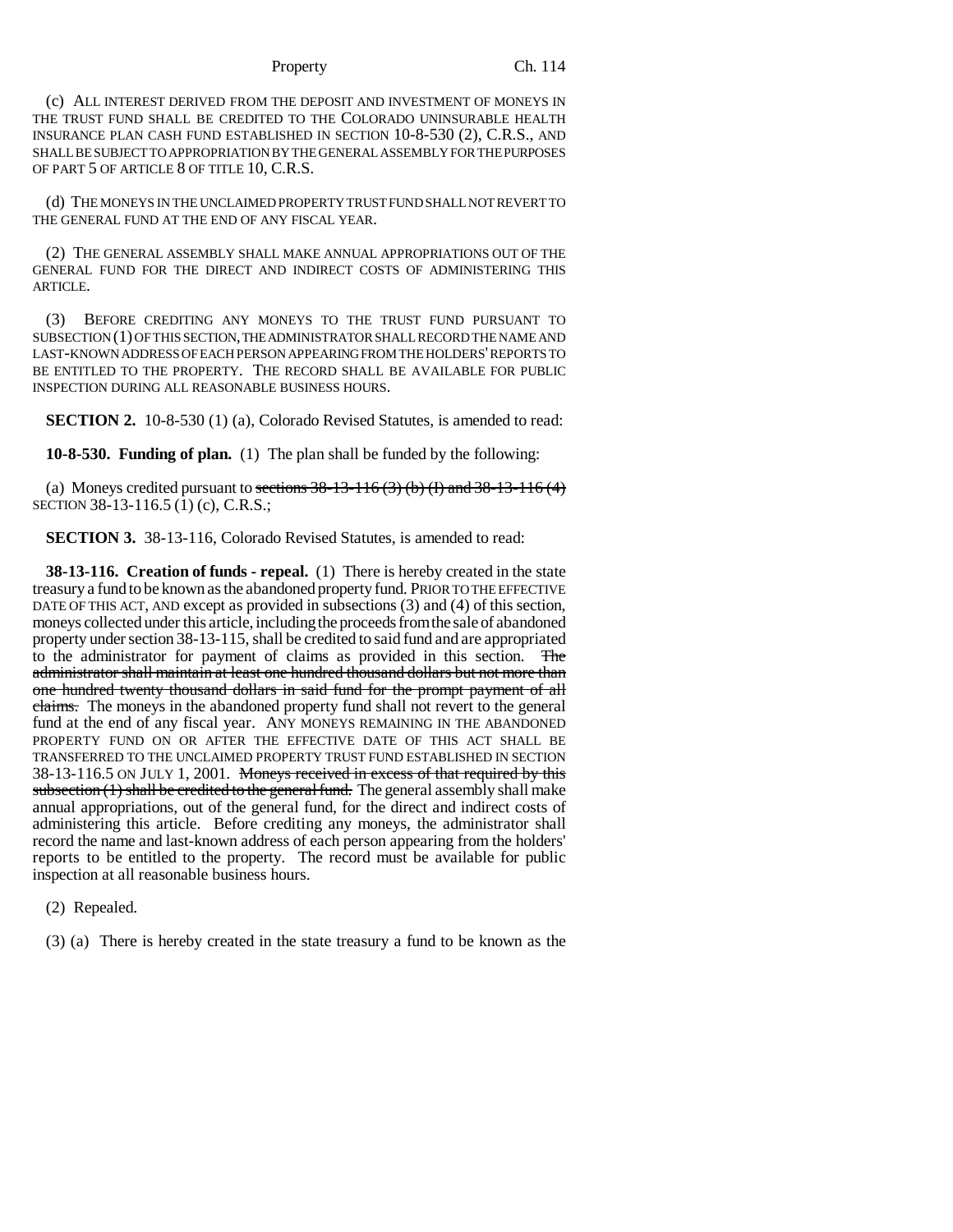unclaimed insurance moneys fund. PRIOR TO THE EFFECTIVE DATE OF THIS ACT, moneys collected by the administrator under this article as a result of payment or delivery to the administrator of amounts due and payable by insurance companies under the terms of insurance policies shall be credited to such fund and are appropriated to the administrator for payment of claims as provided in this section. The moneys MAINTAINED in the unclaimed insurance moneys fund shall not revert to the general fund at the end of any fiscal year. Fifty percent of any moneys credited to the unclaimed insurance moneys fund shall immediately be credited to the special fund for industrial bank moneys established in section 11-22-614 (2), C.R.S. One year after any moneys are originally credited to the unclaimed insurance moneys fund, the administrator shall determine what percentage of the remainder of such moneys shall be credited to the special fund for industrial bank moneys based on claims made for such moneys and the amount of moneys available in the unclaimed insurance moneys fund to pay those claims. If the administrator determines that additional moneys are required in the unclaimed insurance moneys fund to pay claims made for such moneys, the administrator shall credit less than fifty percent to the special fund for industrial bank moneys unclaimed property trust fund in order to pay such claims. All moneys credited to the special fund for industrial bank moneys shall be distributed according to the provisions of section 11-22-614, C.R.S. The bank receiver shall separately account for such moneys. ANY MONEYS REMAINING IN THE ABANDONED PROPERTY FUND ON OR AFTER THE EFFECTIVE DATE OF THIS ACT SHALL BE TRANSFERRED TO THE UNCLAIMED PROPERTY TRUST FUND ESTABLISHED IN SECTION 38-13-116.5 ON JULY 1, 2001.

(b) (I) When the special fund for industrial bank moneys is to be terminated pursuant to section 11-22-614 (5), C.R.S., any moneys remaining in such fund which are attributable to moneys collected by the administrator under this article shall be credited to the Colorado uninsurable health insurance plan cash fund created under section 10-8-530 (2), C.R.S., and any moneys thereafter collected by the administrator under this article as a result of amounts due and payable by insurance companies under the terms of insurance policies not needed for the payment of claims under this article shall be credited to the Colorado uninsurable health insurance plan cash fund created under section 10-8-530 (2), C.R.S.

(II) (Deleted by amendment, L. 93, p. 1025, § 4, effective June 2, 1993.)

(III) The administrator shall calculate the effect of any increase in the scope, coverage, or dollar amount of the de minimis exemption provided for in section 38-13-110 (4) (e) occurring on or after June 30, 1995, and shall adjust the amounts payable into the special fund for industrial bank moneys and the Colorado uninsurable health insurance plan cash fund accordingly so as to result in no net loss to such funds as a result of such increase.

(c) Before crediting any moneys, the administrator shall record the name and last-known address of each person appearing from the holders' reports to be entitled to the property. The record must be available for public inspection at all reasonable business hours.

(4) (a) There is hereby created in the state treasury a fund to be known as the business associations unclaimed moneys fund. PRIOR TO THE EFFECTIVE DATE OF THIS ACT, moneys collected by the administrator under this article as a result of payment